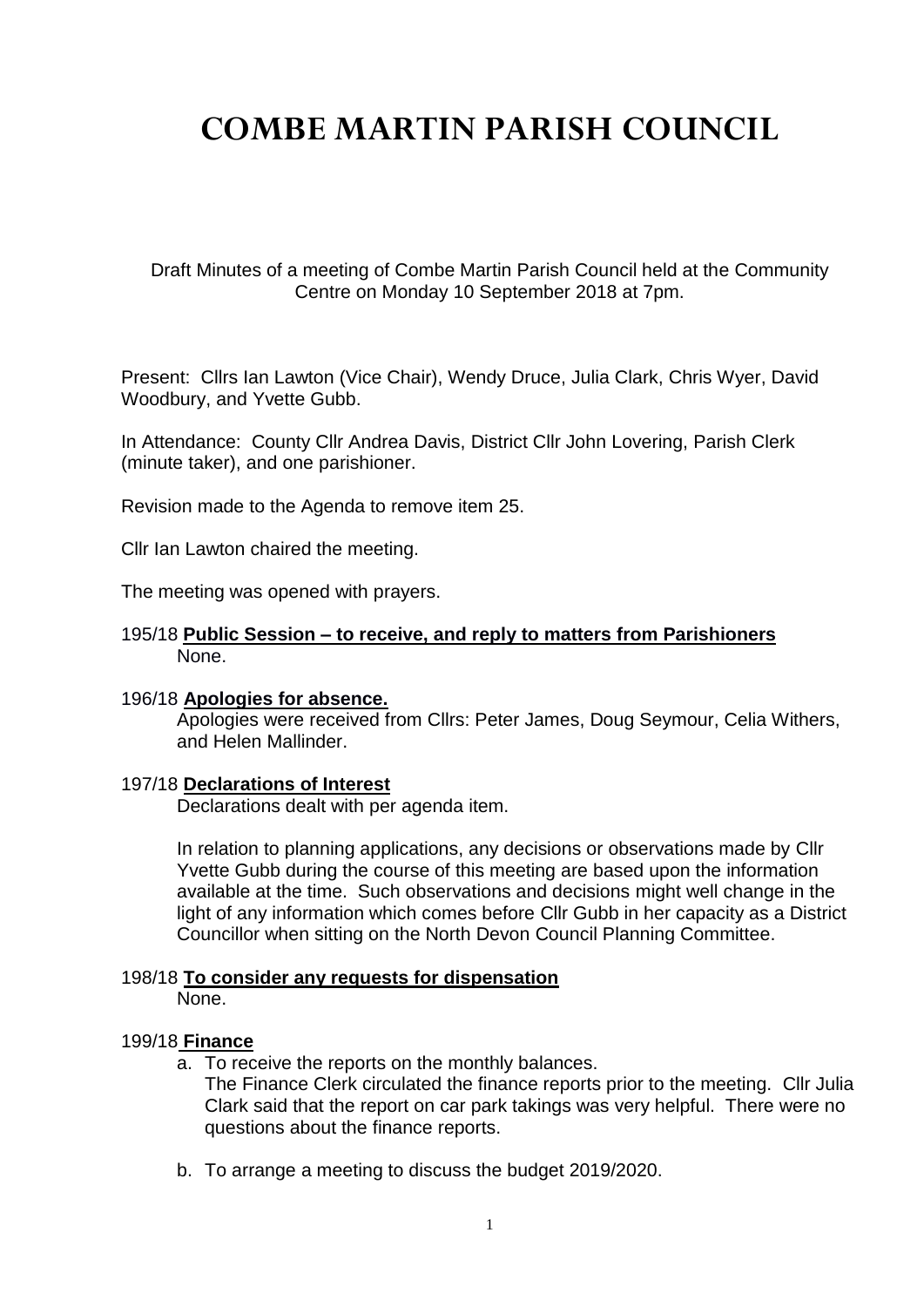It was agreed to hold the budget meeting on Monday 19 November 2018 at 7pm at Seacott office. This is not a public meeting.

## 200/18 **County and District Councilors' Reports**

## **Devon County Council**

County Cllr Andrea Davis said that DCC had recently returned from Recess, and therefore the focus of her report was on the 2018 Tour of Britain event.

## **Tour of Britain**

The Tour of Britain is the UK's leading professional cycling event and the biggest free to watch spectator event in the country. The race has visited Devon 10 times now and when it last visited in 2016 generated more than £4.26 million for Devon's economy. The whole Devon stage was shown live on ITV4 with highlights being watched across the globe, representing a fantastic opportunity to showcase the county to potential future visitors.

The 2018 route took in a number of communities. Starting from Cranbrook, the Devon stage covered around 113 miles (182km) of the county before finishing in Barnstaple. The route visited Ottery St Mary, Honiton, Uffculme, Tiverton, South Molton, Combe Martin, Ilfracombe, Woolacombe, Croyde, Braunton and Barnstaple. The route passed through three Areas of Outstanding Natural Beauty, the North Devon Biosphere reserve, and skirted along the western edges of Exmoor National Park.

Thanks to a sterling effort by Pat Chesterton, Manager of Combe Martin Museum, who organised us all, the village looked amazing. Residents really pushed the boat out (or should that be bike?) and went all out to showcase our community and enjoy themselves. It was a wonderful day. Thanks to everyone, it was a fantastic day.

Cllr Yvette Gubb thanked Cllr Andrea Davis for her work and support on the Tour of Britain event.

The Parish Council expressed their thanks to Cllr Andrea Davis and Pat Chesterton.

*A reminder of how to report a highway problem….. <https://new.devon.gov.uk/roadsandtransport/report-a-problem/> Phone 0345 155 1004 or 0845 155 1004 Please make a note of the reference number.*

### **Road Closures**

*A399 Leigh Road (between the Combe Martin Wildlife & Dinosaur Park and the junction with the A3123 and B3229)*

This road will be closed from Monday 1 October 2018 for approximately four weeks.

*Shirwell Cross to Plaistow Mills, Muddiford*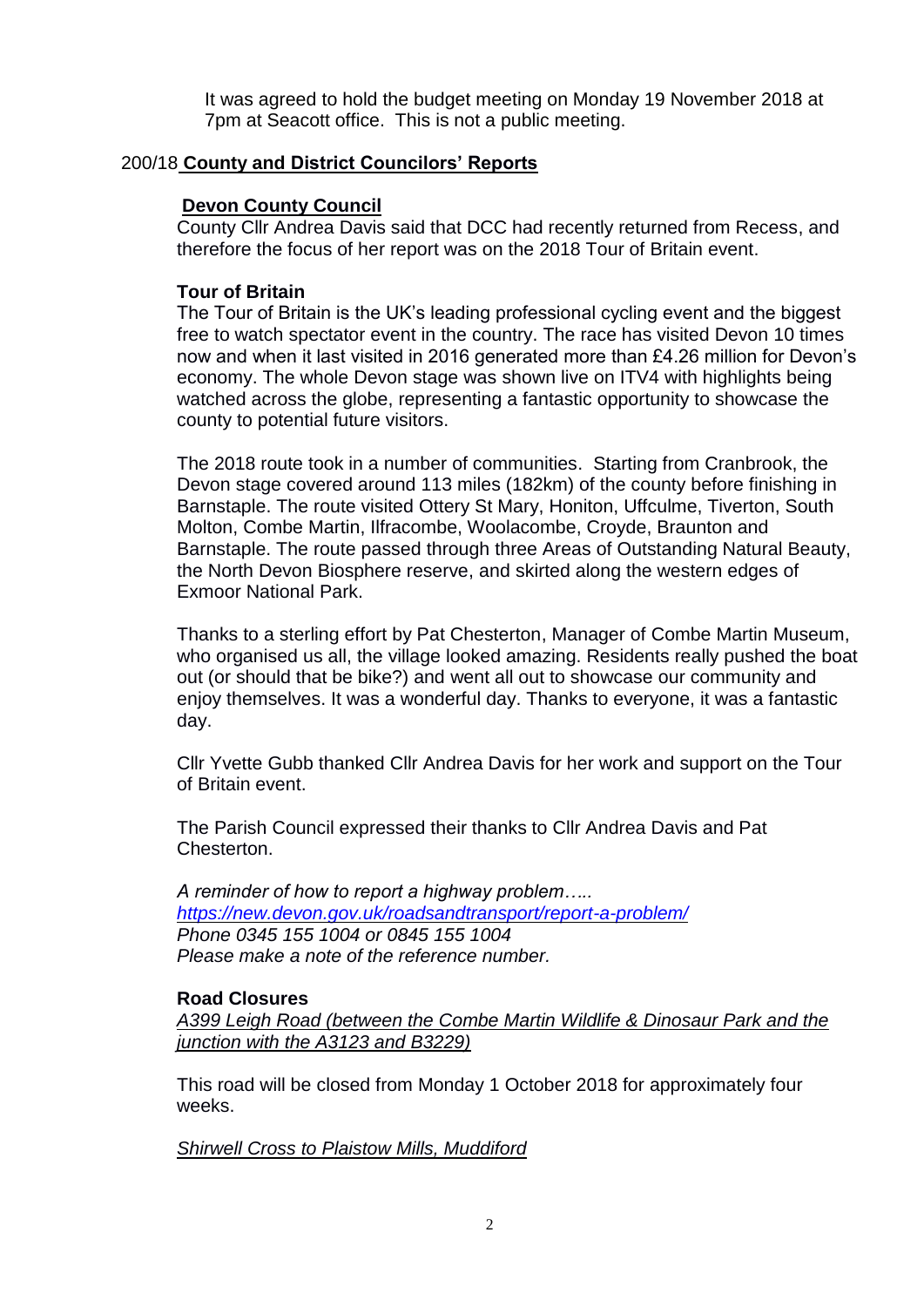This road will be closed from Monday 1 October 2018 for approximately two months.

Cllr Andrea Davis left the meeting at 7.20pm.

# **North Devon Council**

There were no reports from Cllr Yvette Gubb.

Cllr John Lovering reported on the following issues.

**Houses in Multiple Occupation – Extended Mandatory Licensing Scheme** North Devon Council is currently in the process of establishing a licensing policy to support the introduction of the extended mandatory Houses on Multiple Occupation (HMO) licensing scheme, which come into force on 1 October 2018.

Under the Housing Act 2004, larger HMOs that are 3 or more storeys and occupied by 5 or more persons forming at least 2 separate households are required to be licensed.

With effect from 1 October 2018 mandatory licensing of HMOs will be extended so that smaller properties used as HMOs in England which house 5 people or more in 2 or more separate households will in many cases require a licence.

New mandatory conditions to be included in licences have also been introduced, prescribing national minimum sizes for rooms used as sleeping accommodation and requiring landlords to adhere to council refuse schemes.

# **#2minutebeachclean boards**

North Devon Council has been promoting the #2minutebeachclean boards as part of its Plastic Free North Devon initiative. The boards have had a massive impact in many coastal areas and when visiting a beach it is not unusual to see people picking up plastic litter. #2minutebeachclean is now extending its campaign to remove plastics inland and there are a selection of boards available. Community grant funding from North Devon Council might be available to purchase a board. Further details can be found at the #2minutebeachclean website at: [https://beachclean.net/.](https://beachclean.net/)

# 201 /18 **Vandalism and Police Reports**

The Parish Council did not receive the Police newsletter in time for this meeting. However, it arrived the day after and the police statistics for the local area are set out below.

# **Crimes reported August 2018**

# **Combe Martin**

| Violence With Injury         | $\mathcal{P}$ |
|------------------------------|---------------|
| Violence Without Injury      | 3             |
| <b>Other Sexual Offences</b> | 1             |
| Criminal Damage              | 2             |
| <b>Public Order Offences</b> | 1             |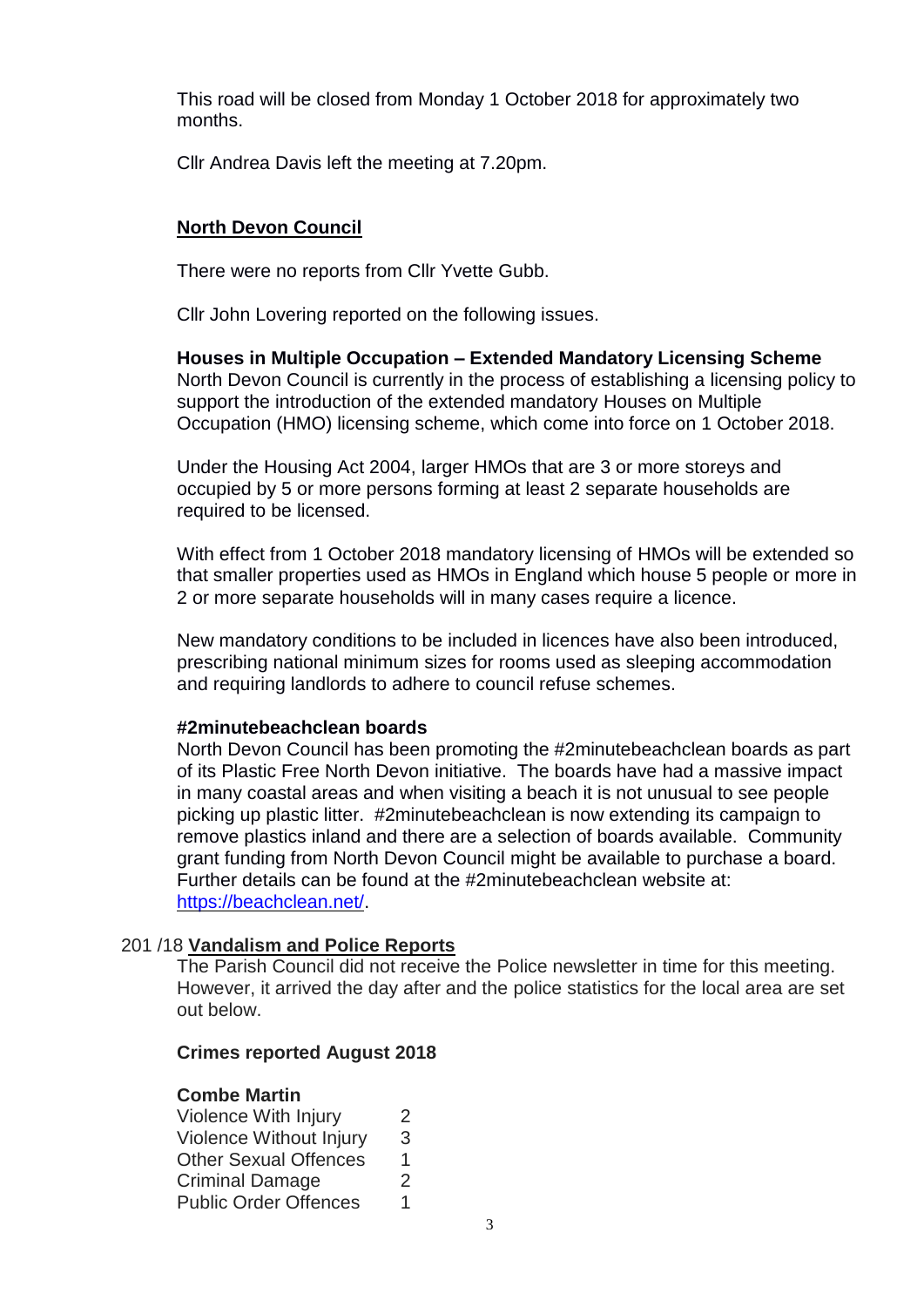# **Berrynarbor**

Violence with Injury 1 Violence without Injury 1 Other Theft 1

## **East Down**

No reported crime

## 202/18 **Minutes of the last meeting**

To approve as a correct record, the Minutes of the meeting held on the 13 August 2018.

**RESOLVED:** That subject to the deletion of the first sentence from the second paragraph of minute ref: 176/18, declaration of interests, the minutes of the meeting held on 13 August 2018 be approved as a true record of that meeting.

# 203/18 **Planning**

**a) Applications**

**62/19/18/002** – PROPOSED REPLACEMENT DWELLING. Applicant – Mr & Mrs Verney

**RESOLVED**: to advise Exmoor National Park Authority that the Council does not have any objections to this planning proposal.

**GDO 18/08** ADDITIONAL PLANS AND/OR INFORMATION FOR PROPOSED EXTENSION OF BUILDING TO PROVIDE COVER FOR HAY AND STRAW. VERWILL LANDS, HUNTERS INN ROAD, COMBE MARTIN Applicant – Mr Christopher Lerwill

**RESOLVED**: to advise Exmoor National Park Authority that the Council does not have any objections to the revised details for this planning proposal.

**b) Planning Applications Determined by North Devon Council** Planning app – 65455 (ENP 62/19/18/002), Mr & Mrs Verney – no observations. Planning app – 65480 (ENP GDO 18/08), Mr Christopher Lerwill – no observations.

These were noted by Council.

Any applications received after preparation of the Agenda.

**65424** – EXTENSION TO DWELLING TOGETHER WITH EXTERNAL LANDSCAPING AT HIGHVIEW, KING STREET, COMBE MARTIN. Applicant – Mr Richardson

**RESOLVED**: To advise the planning authority that the Council does not have any objections to this planning application.

204/18 **Reports by Representatives to Outside Bodies, if any** None.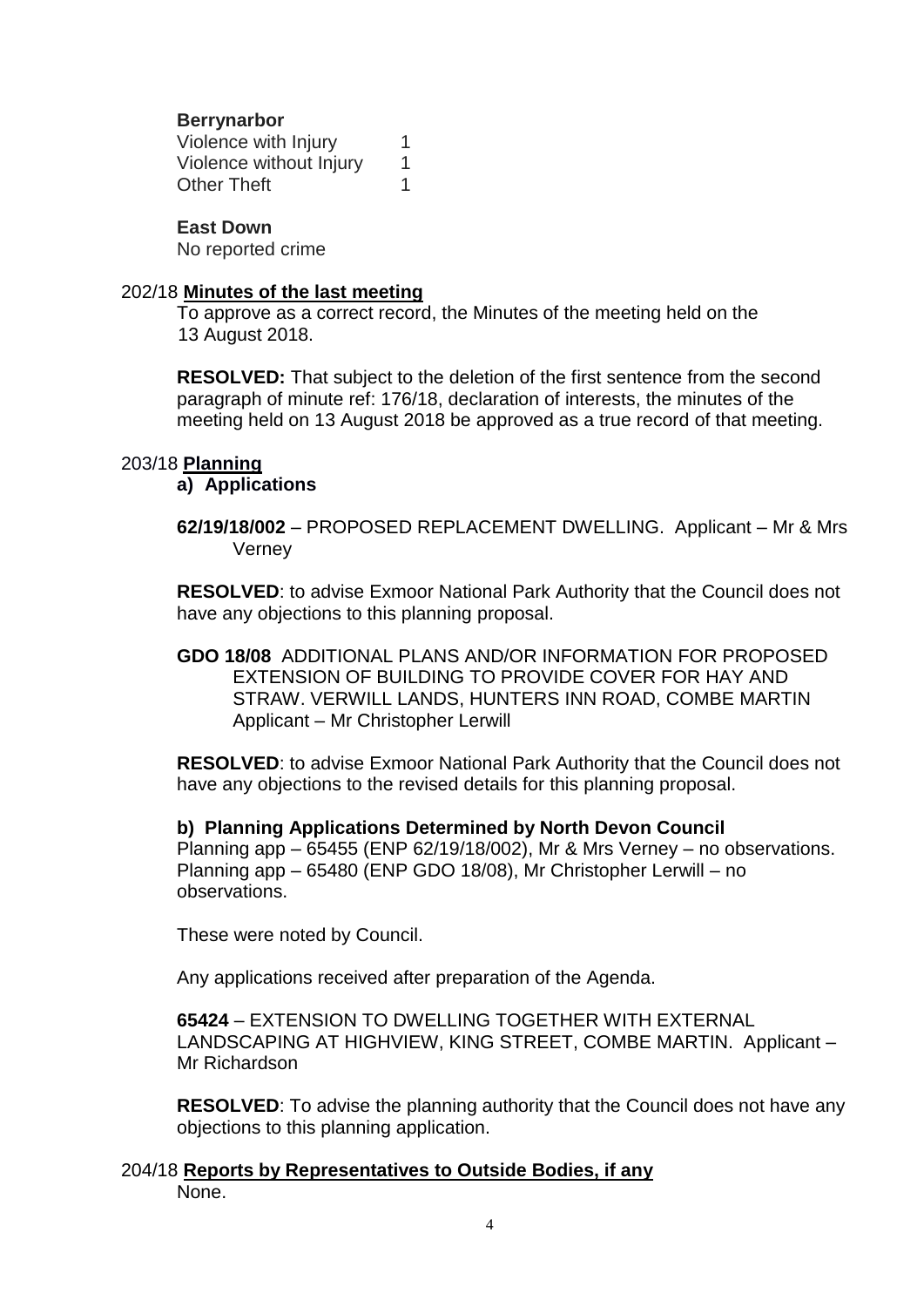## 205/18 **Community Land Trust**

Cllr David Woodbury made the following Motion on behalf of the Community Land Trust Steering Group:

The Steering Group for the Community Land Trust request the permission of the Parish Council to allow the use of the Parish Council office as the registered office (address) for the receipt of correspondence.

**RESOLVED**: To allow the Community Land Trust Steering Group to use the Parish Council office as the registered office (address) for the receipt of correspondence.

### 206/18 **Correspondence**

1. Cross Street, Combe Martin - Road closure application from South West Water (SWW) (email). **ACTION**: To ask SWW whether it has notified local residents and businesses about the closure and find out what, if any, measures it has put in place for those residents and businesses whose parking may temporarily be restricted.

2. Parking issues in Combe Martin (email). Contents noted. **ACTION**: To reply to the email advising the parishioner to write to the County Council with her concerns.

3. Storm Gate and year round access to Western Beach, Lynmouth – request for a letter of support to proposal (email). **RESOLVED**: To send a letter of support for the proposal.

4. Exmoor Consultative and Parish Forum Agenda for meeting at Withypool on Thursday 13 September 2018 at 7pm. Noted.

5. Flooding at Bowling Green (answerphone message). The road at the rear of the Castle Inn pub was pooling recently. There are a number of potholes and the drainage is very poor. **ACTION**: To write to the County Council and request that the road is inspected and any necessary remedial work is undertaken.

6. River Umber near the church running white (email with photo). Contents noted. **ACTION**: To inform the Environment Agency and contact North Devon Council Planning department.

7. DCC (Various Roads, North Devon) (Traffic Regulation) Amendment Order proposals. **ACTION**: To circulate the proposals to Councillors for comments.

The parishioner left the meeting at 7.50pm.

# 207/18 **To Confirm Proposed Dates for Future Meetings**

It was agreed to hold the next Parish Council meeting on Monday 8 October 2018 at 7pm at the Community Centre.

### 208/18 **Action Plan**

Minute ref: 126/17 & 38/18 Bathing Water Results – The Environment Agency has recently carried out some further investigative work at Rosea Bridge Lane. The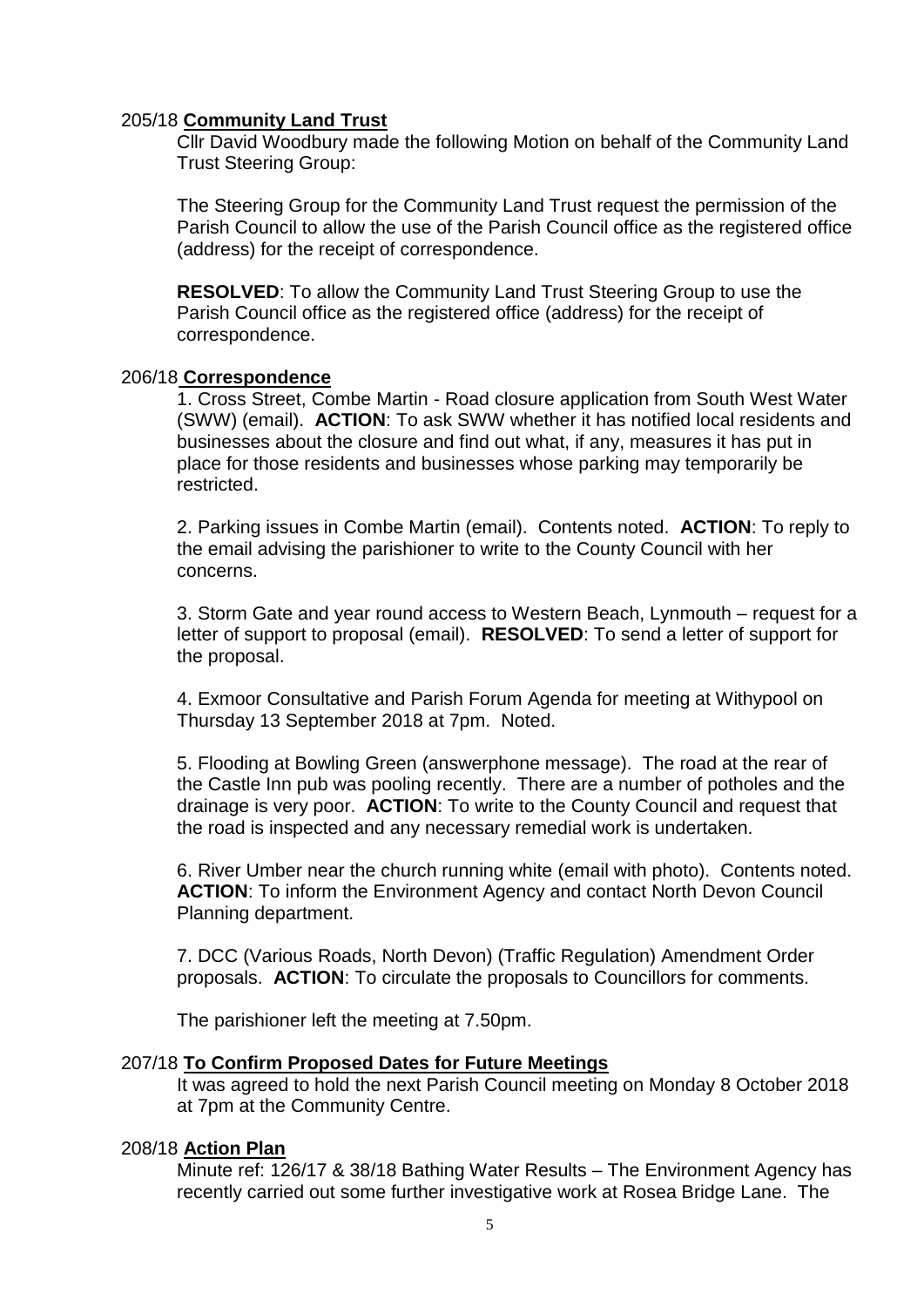second meeting of the Combe Martin Water Watch Group will take place at the end of September 2018.

SWW repairs to the outfall pipe – repairs planned for the end of September 2018. The Council has received a verbal response to its letter about the repairs; it is understood that the top of the surface covering the pipe will remain flat with a mitered edge.

# 209/18 **Parks and Open Spaces** (if any)

None.

210/18 **Beach**

None

211/18 **Footpaths**

None.

## 212/18 **Asset Management Group**

Cllr Wendy Druce reported.

The Asset Management Group made the following Motions (these were circulated to Councillors prior to this meeting):

The Asset Management Group recommend the purchase and installation of new central heating pumps for the Community Centre as per recommended quote.

Cllr Julia Clark declared an interest.

**RESOLVED**: To grant Cllr Julia Clark dispensation to vote on the Asset Management Group's recommendation.

**RESOLVED**: To purchase and install new central heating pumps for the Community Centre as per recommended quote, and to obtain quotes for a maintenance plan for the central heating system.

The Asset Management Group recommend that it investigates the costs, by obtaining quotes, of creating a separate office for the Clerk.

**RESOLVED**: To allow the Asset Management Group to investigate the costs, by obtaining quotes, of creating a separate office for the Clerk.

### 213/18 **Car Parks**

To arrange a meeting to discuss car parking issues.

It was agreed to hold a meeting to discuss car parking issues on Monday 1 October 2018 at 7pm at Seacott office. This is not a public meeting.

### 214/18 **Smart Meters**

To consider the Finance Clerk's email regarding Smart Meters and proposal for installation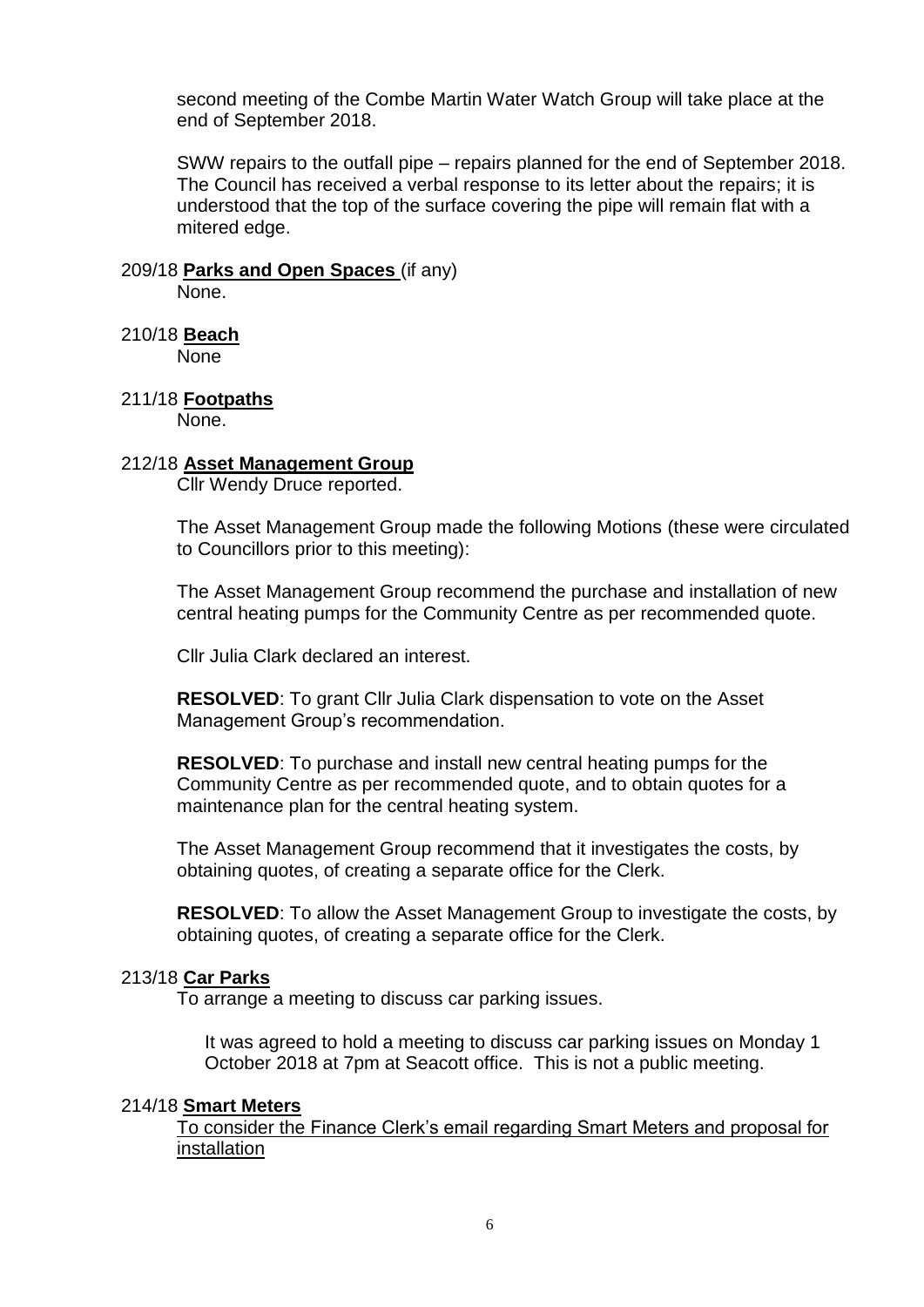**RESOLVED**: The Council does not have any objection to the installation of Smart Meters at any of its properties should any of its tenants wish to fit them. The Finance Clerk to write to Combe Martin Parish Council tenants informing them of Council's decision on Smart Meters.

Cllr John Lovering left the meeting at 8.20pm.